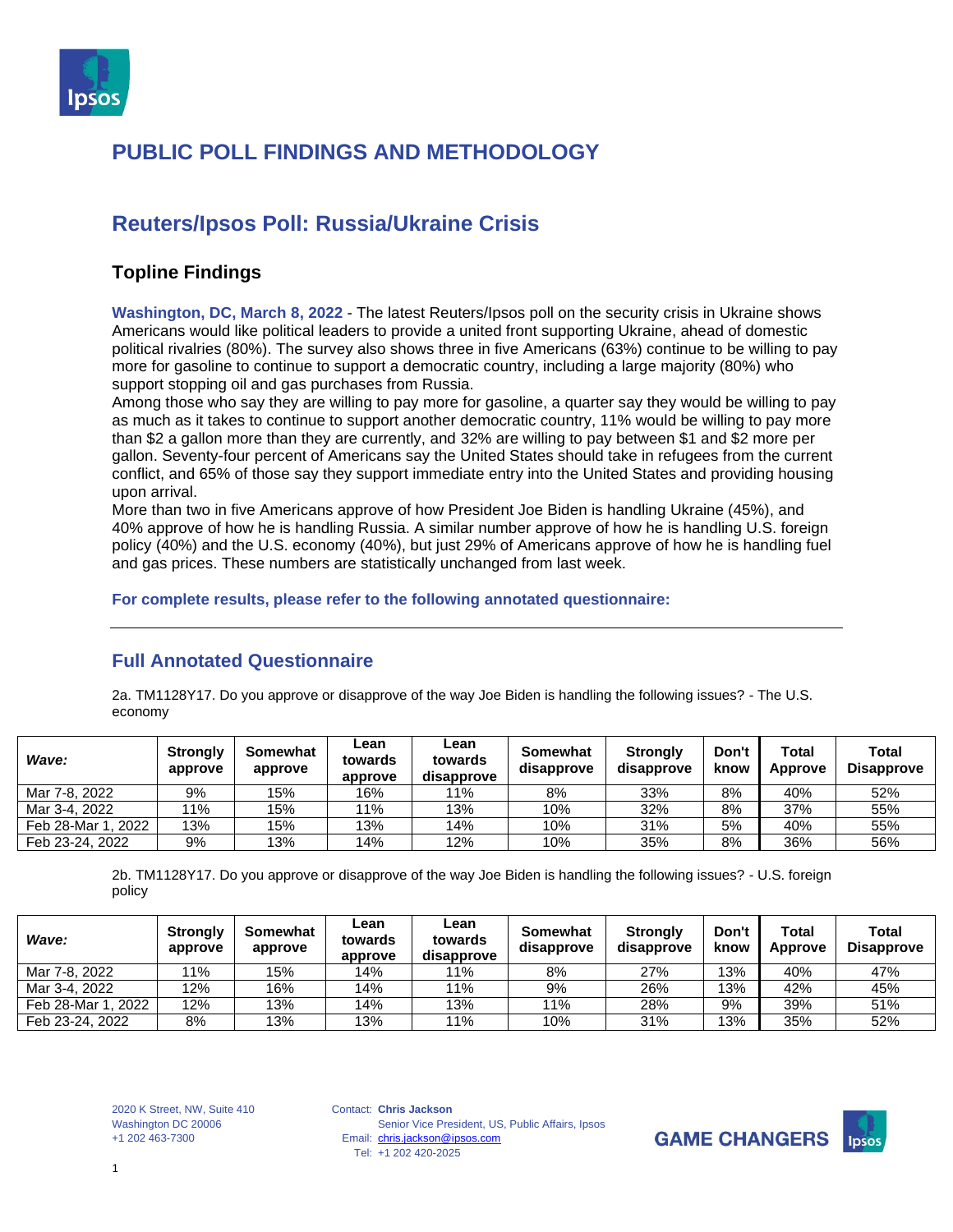

2d. TM1128Y17. Do you approve or disapprove of the way Joe Biden is handling the following issues? – Russia

| Wave:              | <b>Strongly</b><br>approve | Somewhat<br>approve | Lean<br>towards<br>approve | Lean<br>towards<br>disapprove | Somewhat<br>disapprove | <b>Strongly</b><br>disapprove | Don't<br>know | Total<br>Approve | <b>Total</b><br><b>Disapprove</b> |
|--------------------|----------------------------|---------------------|----------------------------|-------------------------------|------------------------|-------------------------------|---------------|------------------|-----------------------------------|
| Mar 7-8, 2022      | 12%                        | 15%                 | 14%                        | 9%                            | 8%                     | 31%                           | 11%           | 40%              | 48%                               |
| Mar 3-4, 2022      | 15%                        | 12%                 | 11%                        | 9%                            | 10%                    | 31%                           | 12%           | 38%              | 50%                               |
| Feb 28-Mar 1, 2022 | 15%                        | 13%                 | 13%                        | 10%                           | 10%                    | 31%                           | 9%            | 40%              | 51%                               |
| Feb 23-24, 2022    | 9%                         | 10%                 | 14%                        | 11%                           | 11%                    | 32%                           | 15%           | 32%              | 53%                               |

2e. TM1128Y17. Do you approve or disapprove of the way Joe Biden is handling the following issues? – Fuel and gas prices

| Wave:              | <b>Strongly</b><br>approve | Somewhat<br>approve | ∟ean<br>towards<br>approve | Lean<br>towards<br>disapprove | Somewhat<br>disapprove | <b>Strongly</b><br>disapprove | Don't<br>know | Total<br><b>Approve</b> | <b>Total</b><br><b>Disapprove</b> |
|--------------------|----------------------------|---------------------|----------------------------|-------------------------------|------------------------|-------------------------------|---------------|-------------------------|-----------------------------------|
| Mar 7-8, 2022      | 7%                         | 10%                 | 12%                        | 12%                           | 9%                     | 41%                           | 9%            | 29%                     | 62%                               |
| Mar 3-4, 2022      | 8%                         | 12%                 | 12%                        | 11%                           | 9%                     | 40%                           | 8%            | 31%                     | 61%                               |
| Feb 28-Mar 1, 2022 | 8%                         | 11%                 | 13%                        | 14%                           | 11%                    | 36%                           | 7%            | 31%                     | 62%                               |
| Feb 23-24, 2022    | 6%                         | 10%                 | 11%                        | 9%                            | 12%                    | 41%                           | 11%           | 27%                     | 62%                               |

2f. TM1128Y17. Do you approve or disapprove of the way Joe Biden is handling the following issues? – Ukraine

| Wave:              | <b>Strongly</b><br>approve | Somewhat<br>approve | Lean<br>towards<br>approve | Lean<br>towards<br>disapprove | Somewhat<br>disapprove | <b>Strongly</b><br>disapprove | Don't<br>know | Total<br>Approve | <b>Total</b><br><b>Disapprove</b> |
|--------------------|----------------------------|---------------------|----------------------------|-------------------------------|------------------------|-------------------------------|---------------|------------------|-----------------------------------|
| Mar 7-8, 2022      | 13%                        | 17%                 | 16%                        | 9%                            | 9%                     | 25%                           | 13%           | 45%              | 42%                               |
| Mar 3-4, 2022      | 17%                        | 16%                 | 12%                        | 8%                            | 9%                     | 25%                           | 13%           | 45%              | 42%                               |
| Feb 28-Mar 1, 2022 | 16%                        | 13%                 | 14%                        | 12%                           | 10%                    | 26%                           | 10%           | 43%              | 47%                               |
| Feb 23-24, 2022    | 10%                        | 11%                 | 14%                        | 10%                           | 10%                    | 29%                           | 7%            | 34%              | 49%                               |

4a. TM268Y14. To what extent do you agree or disagree with the following statements?... The problems of Ukraine are none of our business, and we should not interfere

| Wave:              | <b>Strongly</b><br>agree | Tend to agree | Tend to<br>disagree | <b>Strongly</b><br>disagree | <b>Total Agree</b> | Total<br><b>Disagree</b> |
|--------------------|--------------------------|---------------|---------------------|-----------------------------|--------------------|--------------------------|
| Mar 7-8, 2022      | 10%                      | 25%           | 35%                 | 30%                         | 35%                | 65%                      |
| Mar 3-4, 2022      | 9%                       | 20%           | 40%                 | 31%                         | 29%                | 71%                      |
| Feb 28-Mar 1, 2022 | 9%                       | 25%           | 39%                 | 27%                         | 34%                | 66%                      |
| Feb 23-24, 2022    | 13%                      | 35%           | 37%                 | 15%                         | 48%                | 52%                      |

4b. TM268Y14. To what extent do you agree or disagree with the following statements?... Given the current economic climate, the United States cannot afford to be taking military action in Ukraine

| Wave:              | <b>Strongly</b><br>agree | Tend to agree | Tend to<br>disagree | <b>Strongly</b><br>disagree | <b>Total Agree</b> | Total<br><b>Disagree</b> |
|--------------------|--------------------------|---------------|---------------------|-----------------------------|--------------------|--------------------------|
| Mar 7-8, 2022      | 21%                      | 40%           | 29%                 | 10%                         | 61%                | 39%                      |
| Mar 3-4, 2022      | 17%                      | 40%           | 31%                 | 11%                         | 57%                | 43%                      |
| Feb 28-Mar 1, 2022 | 17%                      | 40%           | 33%                 | 11%                         | 56%                | 44%                      |
| Feb 23-24, 2022    | 19%                      | 47%           | 27%                 | 7%                          | 66%                | 34%                      |

2020 K Street, NW, Suite 410 Washington DC 20006 +1 202 463-7300

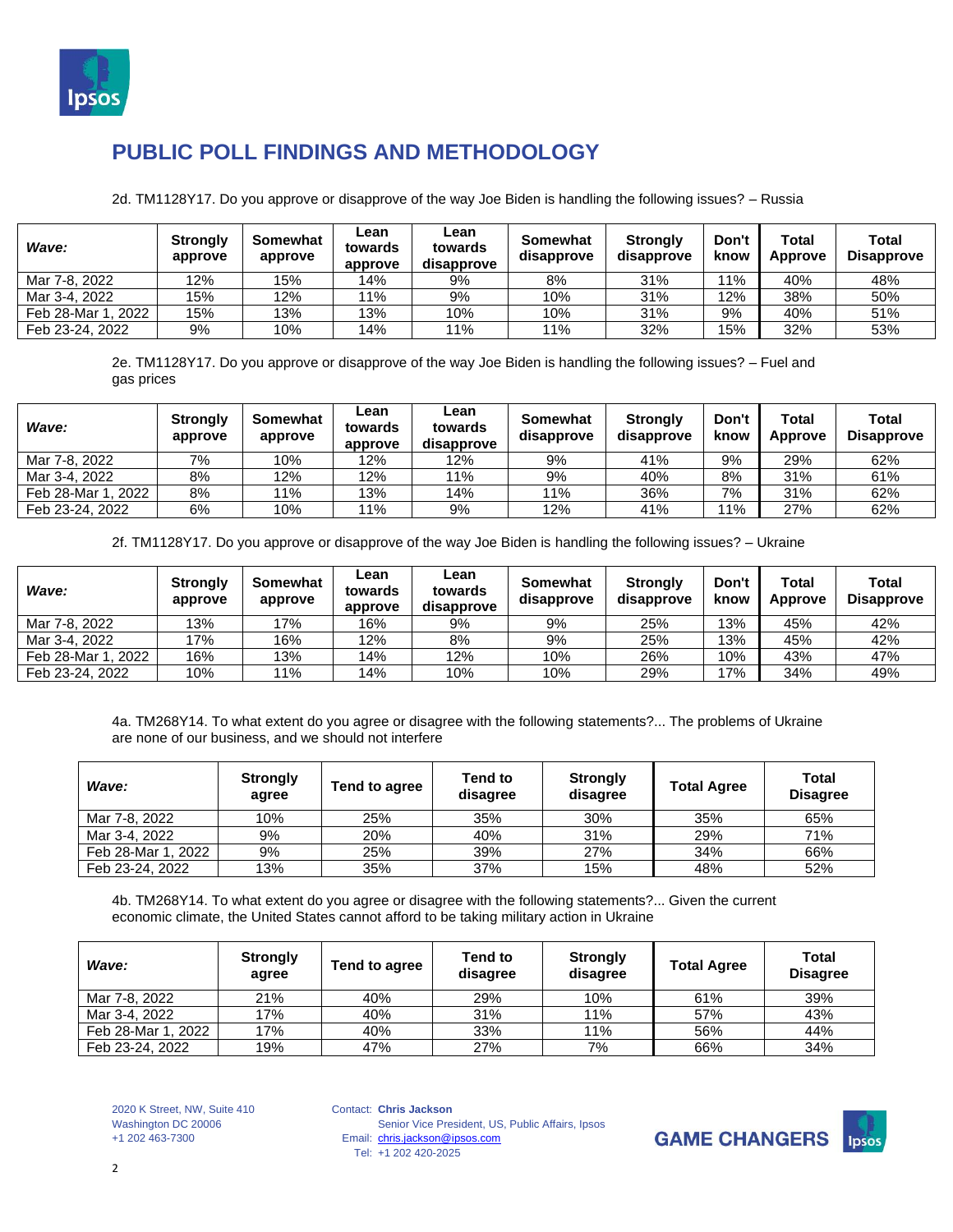

4d. TM268Y14. To what extent do you agree or disagree with the following statements?... Taking military action in Ukraine will encourage attacks on the United States and the West

| Wave:              | <b>Strongly</b><br>agree | Tend to agree | Tend to<br>disagree | <b>Strongly</b><br>disagree | <b>Total Agree</b> | Total<br><b>Disagree</b> |
|--------------------|--------------------------|---------------|---------------------|-----------------------------|--------------------|--------------------------|
| Mar 7-8, 2022      | 21%                      | 49%           | 25%                 | 5%                          | 70%                | 30%                      |
| Mar 3-4, 2022      | 18%                      | 52%           | 22%                 | 7%                          | 71%                | 29%                      |
| Feb 28-Mar 1, 2022 | 19%                      | 49%           | 26%                 | 7%                          | 67%                | 33%                      |
| Feb 23-24, 2022    | 16%                      | 48%           | 28%                 | 7%                          | 65%                | 35%                      |

4e. TM268Y14. To what extent do you agree or disagree with the following statements?... Paying more for fuel and gas because of sanctions against Russia is worthwhile to defend another democratic country

| Wave:              | <b>Strongly</b><br>agree | Tend to agree | Tend to<br>disagree | <b>Strongly</b><br>disagree | <b>Total Agree</b> | <b>Total</b><br><b>Disagree</b> |
|--------------------|--------------------------|---------------|---------------------|-----------------------------|--------------------|---------------------------------|
| Mar 7-8, 2022      | 19%                      | 44%           | 21%                 | 16%                         | 63%                | 37%                             |
| Mar 3-4, 2022      | 22%                      | 40%           | 25%                 | 14%                         | 62%                | 38%                             |
| Feb 28-Mar 1, 2022 | 17%                      | 41%           | 28%                 | 14%                         | 58%                | 42%                             |
| Feb 23-24, 2022    | 10%                      | 39%           | 31%                 | 21%                         | 49%                | 51%                             |

4f. TM268Y14. To what extent do you agree or disagree with the following statements?... The United States must support democratic countries when they are attacked by non-democratic countries

| Wave:         | <b>Strongly</b><br>agree | Tend to agree | Tend to<br>disagree | <b>Strongly</b><br>disagree | <b>Total Agree</b> | Total<br><b>Disagree</b> |
|---------------|--------------------------|---------------|---------------------|-----------------------------|--------------------|--------------------------|
| Mar 7-8, 2022 | 25%                      | 48%           | 20%                 | 7%                          | 73%                | 27%                      |
| Mar 3-4, 2022 | 28%                      | 47%           | 19%                 | 6%                          | 74%                | 26%                      |

4g. TM268Y14. To what extent do you agree or disagree with the following statements?... American political leaders should put providing a united front to support Ukraine ahead of attacking domestic political rivals

| Wave:         | <b>Strongly</b><br>agree | Tend to agree | Tend to<br>disagree | <b>Strongly</b><br>disagree | <b>Total Agree</b> | Total<br><b>Disagree</b> |
|---------------|--------------------------|---------------|---------------------|-----------------------------|--------------------|--------------------------|
| Mar 7-8, 2022 | 32%                      | 48%           | 15%                 | 5%                          | 80%                | 20%                      |
| Mar 3-4, 2022 | 33%                      | 46%           | 16%                 | 5%                          | 79%                | 21%                      |

4h. TM268Y14. To what extent do you agree or disagree with the following statements?... The United States should not buy oil or gas from Russia during this conflict, even if it causes American gas prices to increase

| Wave:         | <b>Strongly</b><br>agree | Tend to agree | <b>Tend to</b><br>disagree | <b>Strongly</b><br>disagree | <b>Total Agree</b> | Total<br><b>Disagree</b> |
|---------------|--------------------------|---------------|----------------------------|-----------------------------|--------------------|--------------------------|
| Mar 7-8, 2022 | 43%                      | 38%           | 14%                        | 6%                          | 80%                | 20%                      |
| Mar 3-4, 2022 | 41%                      | 39%           | 14%                        | 6%                          | 80%                | 20%                      |

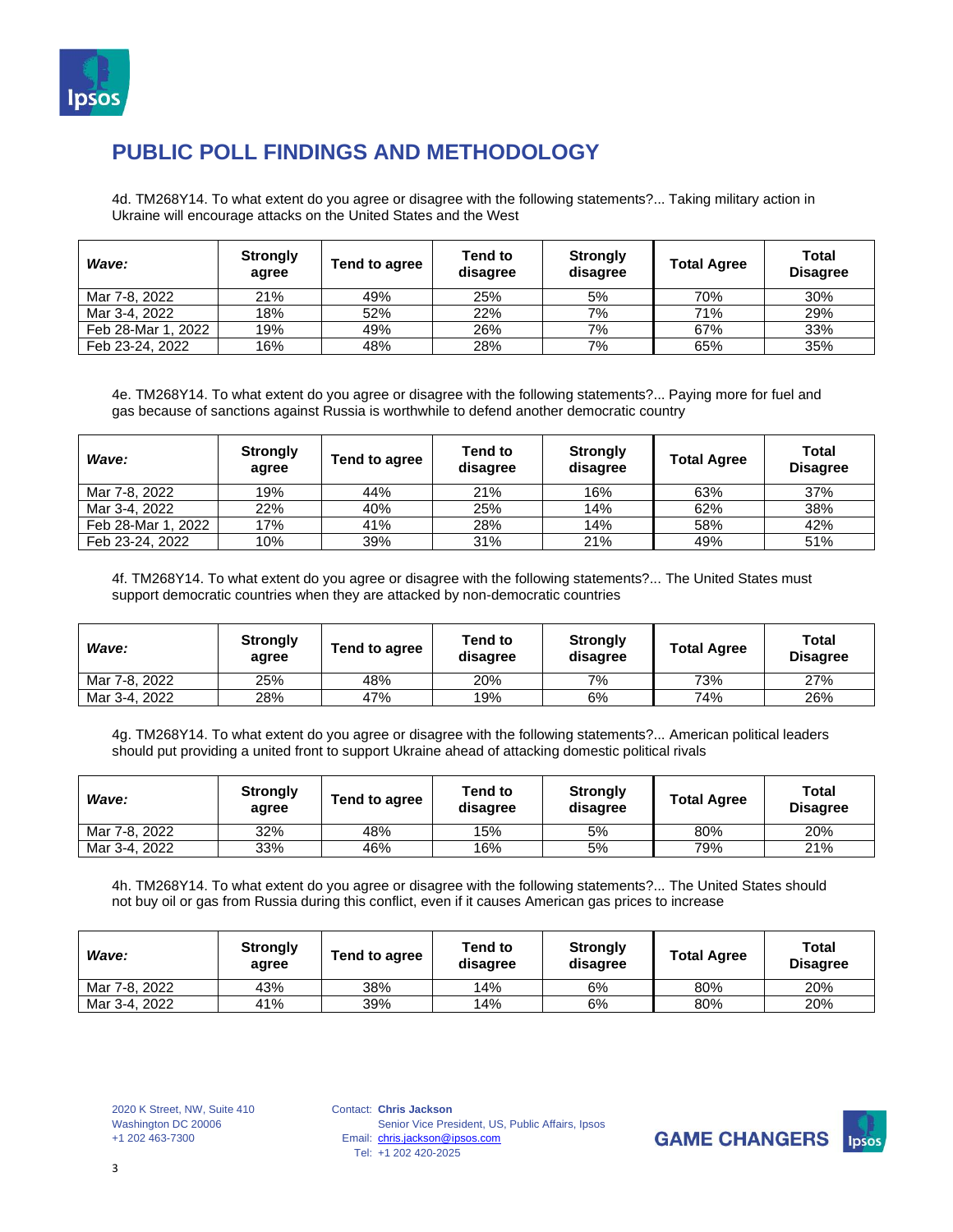

4i. TM268Y14. To what extent do you agree or disagree with the following statements?... The United States should take in Ukrainian refugees from the current conflict

| Wave:         | <b>Strongly</b><br>agree | Tend to agree | Tend to<br>disagree | <b>Strongly</b><br>disagree | <b>Total Agree</b> | Total<br><b>Disagree</b> |
|---------------|--------------------------|---------------|---------------------|-----------------------------|--------------------|--------------------------|
| Mar 7-8, 2022 | 27%                      | 46%           | 18%                 | 8%                          | 74%                | 26%                      |
| Mar 3-4, 2022 | 29%                      | 46%           | 18%                 | 8%                          | 74%                | 26%                      |

5a. TM396Y14. In your opinion, should the U.S. do any of the following in response to the current situation in Ukraine?... The United States should continue its diplomatic efforts with Russia

| Wave:              | Yes | Nο  |
|--------------------|-----|-----|
| Mar 7-8, 2022      | 62% | 38% |
| Mar 3-4, 2022      | 63% | 37% |
| Feb 28-Mar 1, 2022 | 63% | 37% |
| Feb 23-24, 2022    | 72% | 28% |

5b. TM396Y14. In your opinion, should the U.S. do any of the following in response to the current situation in Ukraine?... The United States should put additional economic sanctions in place against Russia

| Wave:              | Yes | No  |
|--------------------|-----|-----|
| Mar 7-8, 2022      | 80% | 20% |
| Mar 3-4, 2022      | 81% | 19% |
| Feb 28-Mar 1, 2022 | 77% | 23% |
| Feb 23-24, 2022    | 69% | 31% |

5c. TM396Y14. In your opinion, should the U.S. do any of the following in response to the current situation in Ukraine?... The United States should use air strikes to support the Ukrainian army

| Wave:              | Yes | No  |
|--------------------|-----|-----|
| Mar 7-8, 2022      | 38% | 62% |
| Mar 3-4, 2022      | 40% | 60% |
| Feb 28-Mar 1, 2022 | 37% | 63% |
| Feb 23-24, 2022    | 34% | 66% |

5d. TM396Y14. In your opinion, should the U.S. do any of the following in response to the current situation in Ukraine?... The United States should send troops to Ukraine to help defend it from a Russian invasion

| Wave:              | Yes | No  |
|--------------------|-----|-----|
| Mar 7-8, 2022      | 35% | 65% |
| Mar 3-4, 2022      | 39% | 61% |
| Feb 28-Mar 1, 2022 | 37% | 63% |
| Feb 23-24, 2022    | 38% | 62% |

2020 K Street, NW, Suite 410 Washington DC 20006 +1 202 463-7300

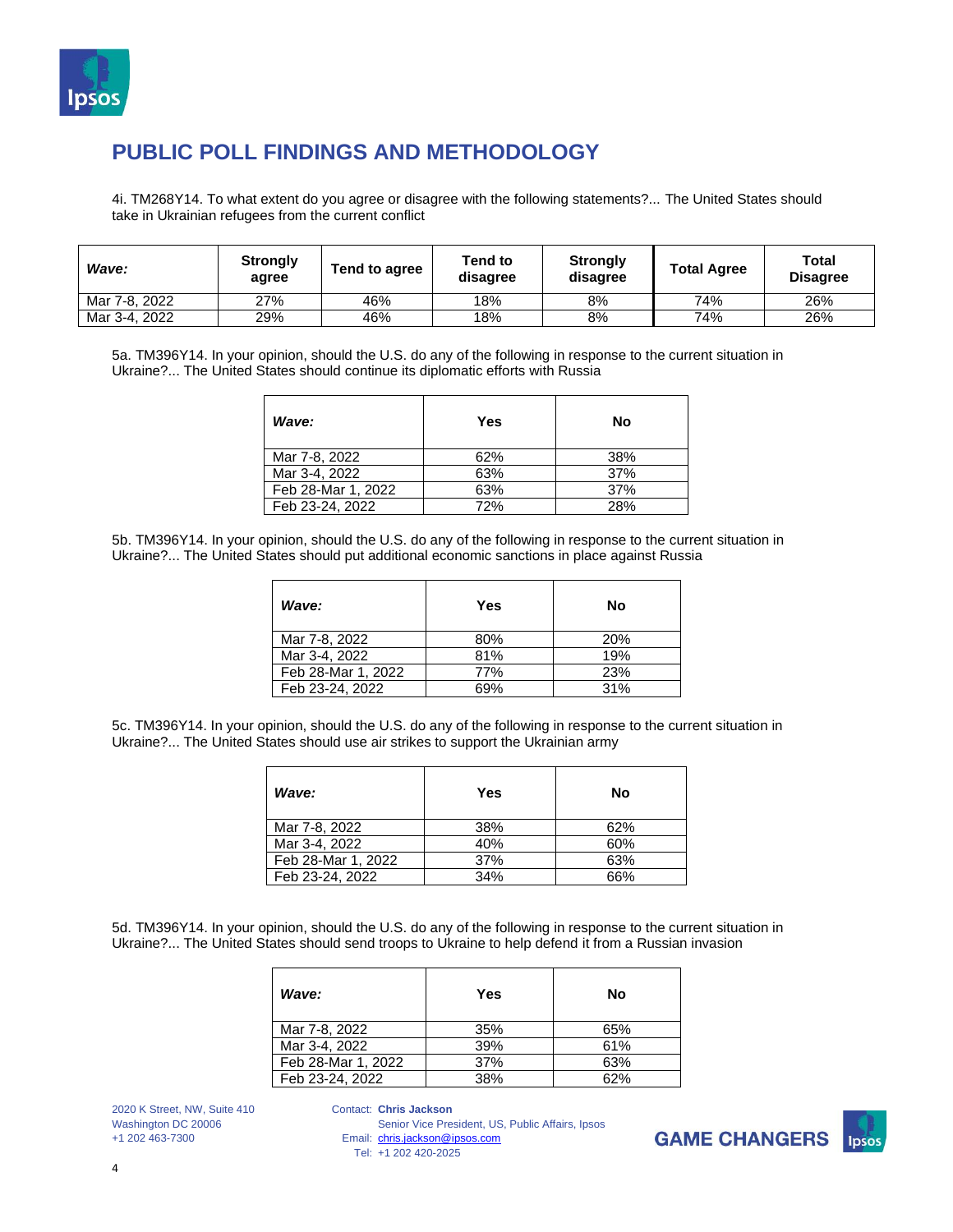

5e. TM396Y14. In your opinion, should the U.S. do any of the following in response to the current situation in Ukraine?... The United States should provide weapons to the Ukraine

| Wave:              | Yes | No  |
|--------------------|-----|-----|
| Mar 7-8, 2022      | 70% | 30% |
| Mar 3-4, 2022      | 72% | 28% |
| Feb 28-Mar 1, 2022 | 71% | 29% |

5f. TM396Y14. In your opinion, should the U.S. do any of the following in response to the current situation in Ukraine?... The United States and NATO should impose a 'no fly zone' above Ukraine

| Wave:         | Yes | No  |
|---------------|-----|-----|
| Mar 7-8, 2022 | 67% | 33% |
| Mar 3-4, 2022 | 74% | 26% |

5g. TM396Y14. In your opinion, should the U.S. do any of the following in response to the current situation in Ukraine?... The United States should seize the assets of Russian oligarchs affiliated with Putin

| Wave:         | Yes | No  |
|---------------|-----|-----|
| Mar 7-8, 2022 | 74% | 26% |
| Mar 3-4, 2022 | 77% | 23% |

[IF STRONGLY/TEND TO AGREE "Paying more for fuel and gas because of sanctions against Russia is worthwhile to defend another democratic country" IN 4e. TM268Y14, N=641]

6a. How much more are you willing to pay in gas prices to continue support another democratic country?

| Wave:         | Less than an<br>additional \$1<br>per gallon | $$1-$2 per$<br>gallon more | More than \$2<br>per gallon<br>more | As much as it<br>takes |
|---------------|----------------------------------------------|----------------------------|-------------------------------------|------------------------|
| Mar 7-8, 2022 | 31%                                          | 32%                        | 11%                                 | 25%                    |

#### [COMBINED 4e/6a]

To what extent do you agree or disagree with the following statements?... Paying more for fuel and gas because of sanctions against Russia is worthwhile to defend another democratic country / How much more are you willing to pay in gas prices to continue support another democratic country?

|               | Agree, willing to pay more                   |                            |                                     |                        |                                         |
|---------------|----------------------------------------------|----------------------------|-------------------------------------|------------------------|-----------------------------------------|
| Wave:         | Less than an<br>additional \$1<br>per gallon | $$1-$2 per$<br>gallon more | More than \$2<br>per gallon<br>more | As much as it<br>takes | Disagree, not<br>willing to pay<br>more |
| Mar 7-8, 2022 | 20%                                          | 20%                        | 7%                                  | 16%                    | 37%                                     |

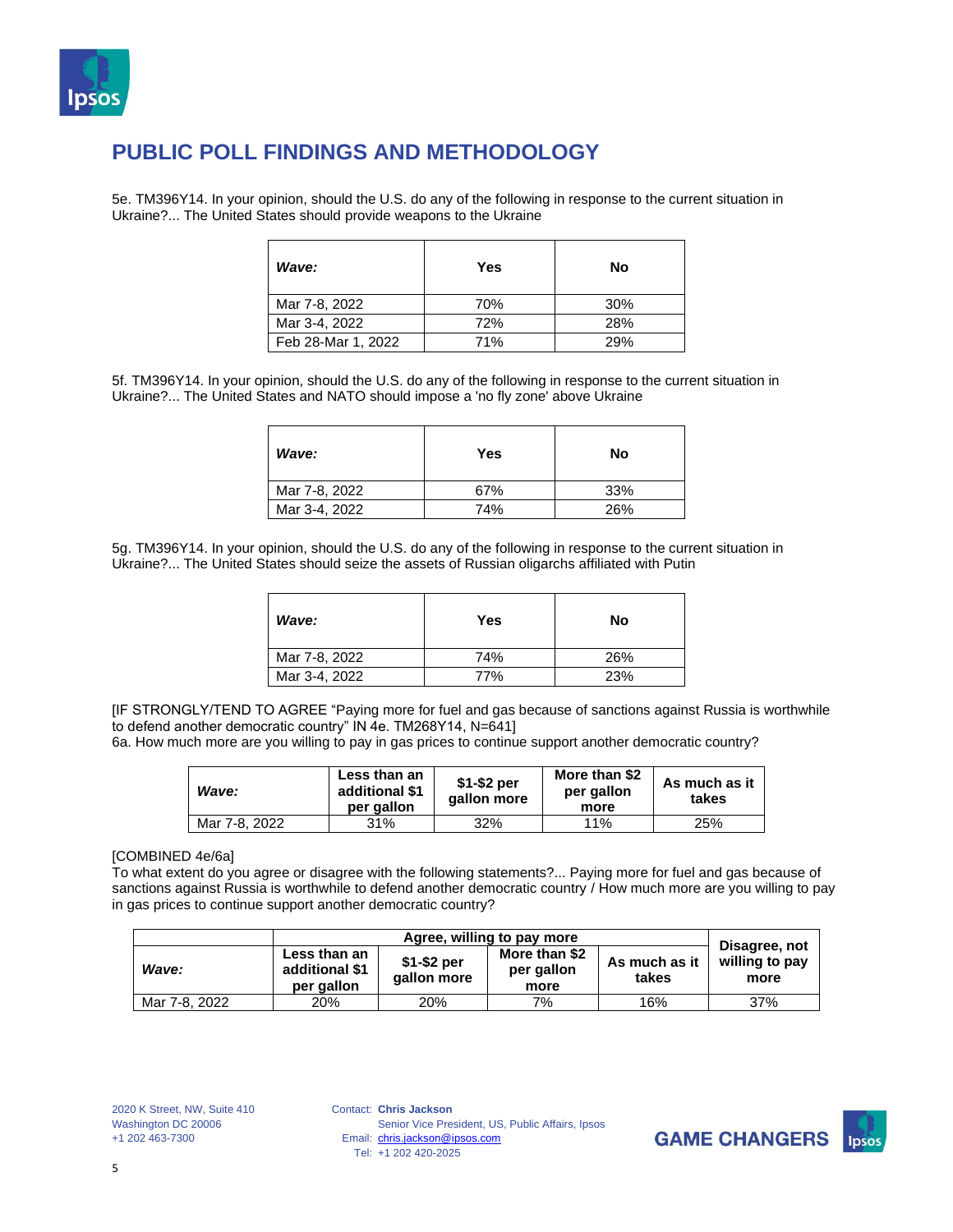

[IF 'AGREE' TO 'THE UNITED STATES SHOULD TAKE IN UKRAINIAN REFUGEES…" IN 4i. TM268Y14, N=750] 6b. Do you support or oppose allowing immediate entry and providing housing for Ukrainian refugees in the United States?

| Wave:         | <b>Support</b> | Oppose |
|---------------|----------------|--------|
| Mar 7-8, 2022 | 38%            | 2%     |

#### COMBINED 4i/6b

To what extent do you agree or disagree with the following statements?... The United States should take in Ukrainian refugees from the current conflict / Do you support or oppose allowing immediate entry and providing housing for Ukrainian refugees in the United States?

|               | Agree, U.S. should take in refugees                                   | Disagree, U.S. |                                |
|---------------|-----------------------------------------------------------------------|----------------|--------------------------------|
| Wave:         | <b>Support</b><br><b>Oppose</b><br>immediate entry<br>immediate entry |                | should not take<br>in refugees |
| Mar 7-8, 2022 | 65%                                                                   | 9%             | 26%                            |

#### [IF 'YES' TO NO FLY ZONE IN 5f. TM396Y14, N=660]

6c. If imposing a "no fly zone" above Ukraine brings the United States and NATO into direct conflict with the Russian military, do you still support it?

| Wave:         | Yes, still support | No do not<br>support |
|---------------|--------------------|----------------------|
| Mar 7-8, 2022 | 73%                | 27%                  |

COMBINED 5f/6c In your opinion, should the U.S. do any of the following in response to the current situation in Ukraine?... The United States and NATO should impose a 'no fly zone' above Ukraine/ If imposing a "no fly zone" above Ukraine brings the United States and NATO into direct conflict with the Russian military, do you still support it?

|               | Yes, impose no fly zone             |                                     |                                     |  |
|---------------|-------------------------------------|-------------------------------------|-------------------------------------|--|
| Wave:         | Still support if<br>direct conflict | No do not<br>support if<br>conflict | No, do not<br>impose no fly<br>zone |  |
| Mar 7-8, 2022 | 49%                                 | 18%                                 | 33%                                 |  |

TM3014Y22. Considering everything you know about the issue, who is primarily to blame for the current situation between Russia and Ukraine?

| Wave:              | <b>Russian</b><br><b>President</b><br><b>Vladimir</b><br><b>Putin</b> | <b>Ukrainian</b><br><b>President</b><br>Volodymyr<br>Zelensky | <b>President Joe</b><br><b>Biden</b> | <b>NATO (The</b><br><b>North Atlantic</b><br><b>Treaty</b><br>Organization)<br>allies | <b>Someone</b><br>else | Not sure |
|--------------------|-----------------------------------------------------------------------|---------------------------------------------------------------|--------------------------------------|---------------------------------------------------------------------------------------|------------------------|----------|
| Mar 7-8, 2022      | 68%                                                                   | 3%                                                            | 10%                                  | 3%                                                                                    | $1\%$                  | 15%      |
| Mar 3-4, 2022      | 69%                                                                   | 3%                                                            | 10%                                  | 3%                                                                                    | $1\%$                  | 13%      |
| Feb 28-Mar 1, 2022 | 68%                                                                   | 2%                                                            | 10%                                  | 4%                                                                                    | $1\%$                  | 15%      |
| Feb 23-24, 2022    | 50%                                                                   | 2%                                                            | 16%                                  | 5%                                                                                    | 2%                     | 24%      |

2020 K Street, NW, Suite 410 Washington DC 20006 +1 202 463-7300

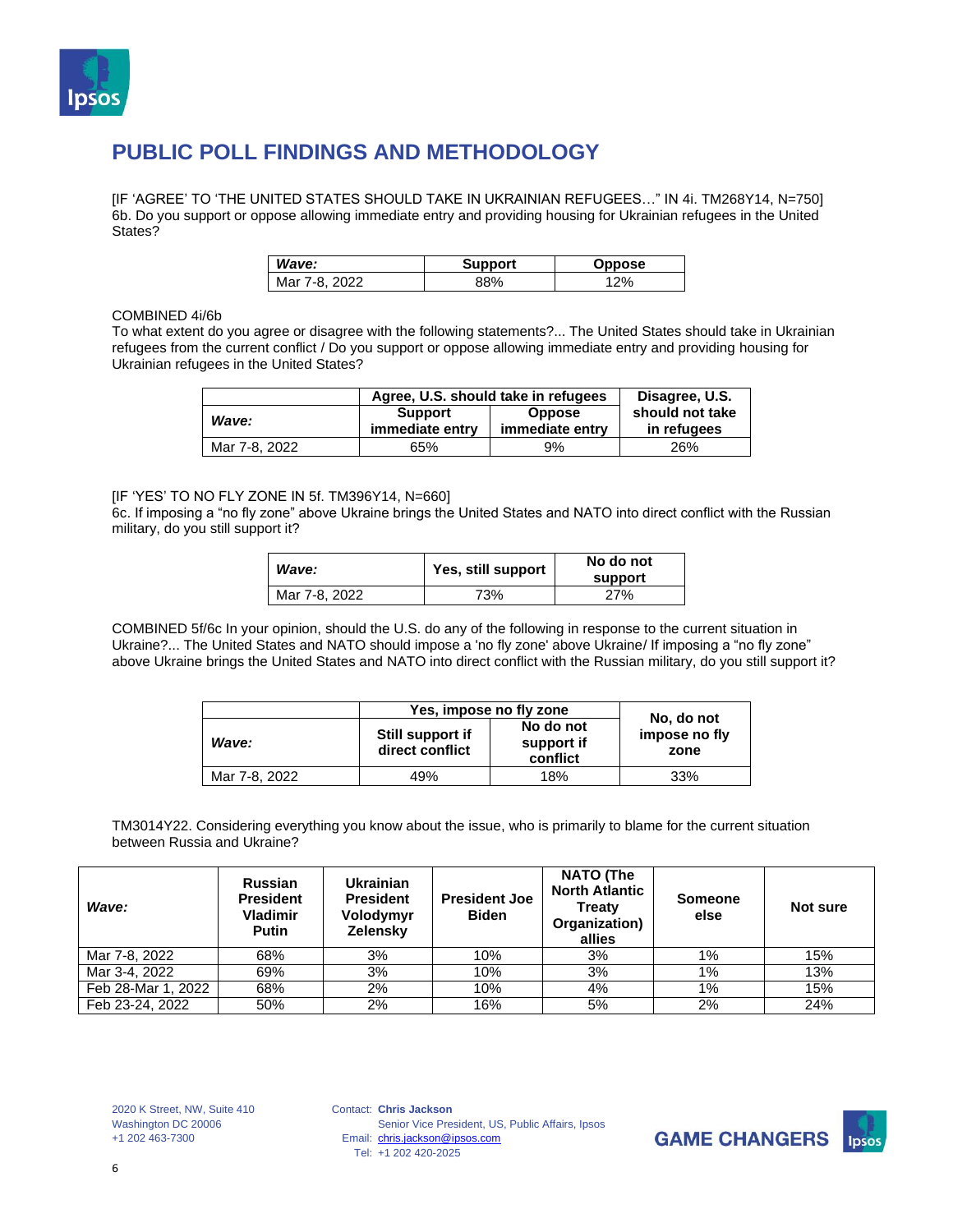

#### **About the Study**

These are some of the findings of an Ipsos poll conducted between March 7-8, 2022 on behalf of Thomson Reuters. For this survey, a sample of 1,005 adults age 18+ from the continental U.S., Alaska, and Hawaii was interviewed online in English.

The sample was randomly drawn from Ipsos' [online](https://www.ipsos.com/en-us/public-opinion-polling-downloads) panel, partner online panel sources, and ["river"](https://www.ipsos.com/en-us/public-opinion-polling-downloads) [sampling](https://www.ipsos.com/en-us/public-opinion-polling-downloads) and does not rely on a population frame in the traditional sense. Ipsos uses fixed sample targets, unique to each study, in drawing a sample. After a sample has been obtained from the Ipsos panel, Ipsos calibrates respondent characteristics to be representative of the U.S. Population using standard procedures such as raking-ratio adjustments. The source of these population targets is U.S. Census 2019 American Community Survey data. The sample drawn for this study reflects fixed sample targets on demographics. Posthoc weights were made to the population characteristics on gender, age, race/ethnicity, region, and education.

Statistical margins of error are not applicable to online non-probability polls. All sample surveys and polls may be subject to other sources of error, including but not limited to coverage error and measurement error. Where figures do not sum to 100, this is due to the effects of rounding. The precision of Ipsos online polls is measured using a credibility interval. In this case, the poll has a credibility interval of plus or minus 3.8 percentage points for all respondents. Ipsos calculates a design effect (DEFF) for each study based on the variation of the weights, following the formula of Kish (1965). This study had a credibility interval adjusted for design effect of the following (n=1,005, DEFF=1.5, adjusted Confidence Interval=+/- 5.3 percentage points).

Previous waves of this research are detailed below:

|                | СI        | <b>Total Sample</b> |
|----------------|-----------|---------------------|
| March 3-4      | $+/- 4.2$ | 831                 |
| Feb 28-Mar 1   | $+/- 3.8$ | 1.005               |
| February 23-24 | $+/- 3.8$ | 1.004               |

#### **For more information on this news release, please contact:**

Chris Jackson Senior Vice President, US Public Affairs +1 202 420-2025 chris.jackson@ipsos.com

Annaleise Lohr Director, US Public Affairs Annaleise.lohr@ipsos.com

2020 K Street, NW, Suite 410 Washington DC 20006 +1 202 463-7300